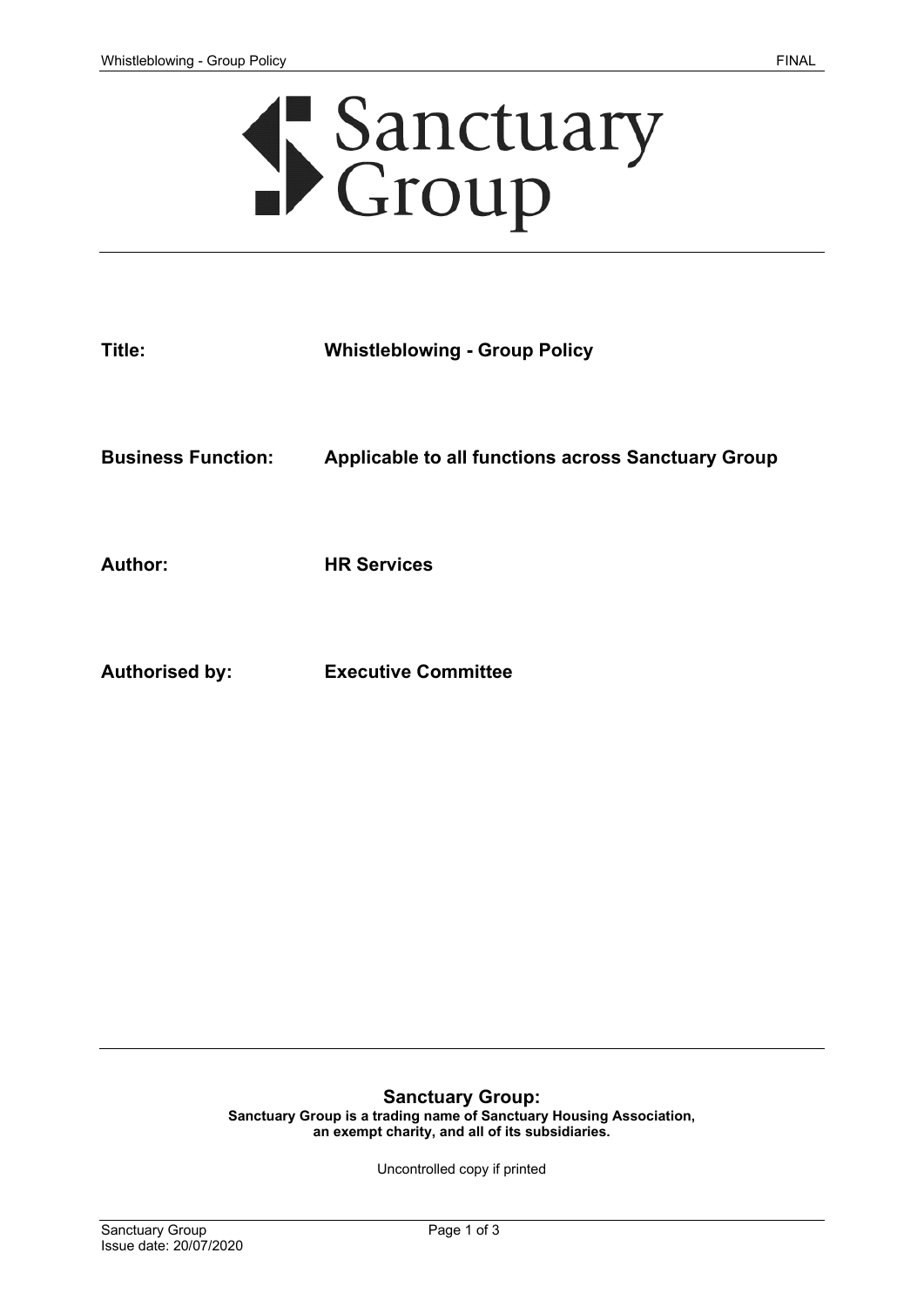# **1. Policy statement**

- 1.1 The purpose of this policy is to ensure lawful and best practice is undertaken by all employees and where there is genuine cause for concern, an employee or worker, feels able to raise it without fear of recrimination.
- 1.2 Sanctuary Group (the Group) is committed to high standards of quality and integrity. It is the Group's objective to ensure that staff and workers with concerns about any aspects of the Group's work, feel confident in coming forward and expressing those concerns.
- 1.3 The Group demonstrates its commitment to diversity and equality by valuing diversity and promoting equality and ensuring people are treated according to their individual needs. This ensures that no person or other organisation is discriminated against on the grounds of race, colour, nationality, ethnic or national origins, sex, disability, sexual orientation, gender reassignment, marital or civil partner status, pregnancy or maternity, age, religion or belief, class, appearance, responsibility for dependants, unrelated criminal activities, illness, or any other matter which may cause a person to be treated with prejudice.
- 1.4 Ensuring all services are delivered fairly and equally to all and to the highest possible standard is one of the key objectives of the Group and is in line with current legislative and associated regulatory requirements.

# **2. Roles and responsibilities**

- 2.1 All workers and members of staff have a responsibility to raise genuine concerns regarding dangers to public safety, fraud or other serious malpractice. In addition, members of staff (either line managers or the named individuals in this policy) to whom a concern is reported, have a responsibility to look into the matter fairly and thoroughly.
- 2.2 Directors (or equivalent) are responsible for ensuring adoption of and adherence to this policy and associated procedure.
- 2.3 Managers are responsible for ensuring that the appropriate action is taken in accordance with this policy and associated procedure.
- 2.4 HR Services is responsible for advising managers and employees on the implementation of the policy and process.

## **3. References and sources**

- [Public Interest Disclosure Act 1998](http://wbhelpline.org.uk/resources/public-interest-disclosure-act/)
- [Employment Rights Act 1996](http://www.acas.org.uk/index.aspx?articleid=1461)
- [Equality Act 2010](http://www.adviceguide.org.uk/england/discrimination_e/discrimination_about_discrimination_e/equality_act_2010_discrimination_and_your_rights.htm)
- [Bribery Act 2010](https://www.justice.gov.uk/legislation/bribery)
- [Fraud Investigation and Reporting -](http://solis/PolicyManagement/policy/Policies/Forms/Policy%20Document%20Set/docsethomepage.aspx?ID=4130&FolderCTID=0x0120D52000DE99EA054D4DF944BE591D81E49729D0008C670BDB86BED740B0B89E295CD8357C&List=a03723e1-d48b-4958-9669-9b86a90ef8b0&RootFolder=%2FPolicyManagement%2Fpolicy%2FPolicies%2FFraud%20Investigating%20and%20Reporting%20%2D%20Group) Group Policy and Procedure
- Grievance [Group Policy and Procedure](http://solis/PolicyManagement/policy/Policies/Forms/Policy%20Document%20Set/docsethomepage.aspx?ID=5271&FolderCTID=0x0120D52000DE99EA054D4DF944BE591D81E49729D0008C670BDB86BED740B0B89E295CD8357C&List=a03723e1-d48b-4958-9669-9b86a90ef8b0&RootFolder=%2FPolicyManagement%2Fpolicy%2FPolicies%2FGrievance%20%2D%20Group)
- Bullying and Harassment [Group Policy and Procedure](http://solis/PolicyManagement/policy/Policies/Forms/Policy%20Document%20Set/docsethomepage.aspx?ID=4539&FolderCTID=0x0120D52000DE99EA054D4DF944BE591D81E49729D0008C670BDB86BED740B0B89E295CD8357C&List=a03723e1-d48b-4958-9669-9b86a90ef8b0&RootFolder=%2FPolicyManagement%2Fpolicy%2FPolicies%2FBullying%20and%20Harassment%20%2D%20Group)
- [Prevention of Bribery -](http://solis/PolicyManagement/policy/Policies/Forms/Policy%20Document%20Set/docsethomepage.aspx?ID=4043&FolderCTID=0x0120D52000DE99EA054D4DF944BE591D81E49729D0008C670BDB86BED740B0B89E295CD8357C&List=a03723e1-d48b-4958-9669-9b86a90ef8b0&RootFolder=%2FPolicyManagement%2Fpolicy%2FPolicies%2FPrevention%20of%20Bribery%20%2D%20Group) Group Policy and Procedure.